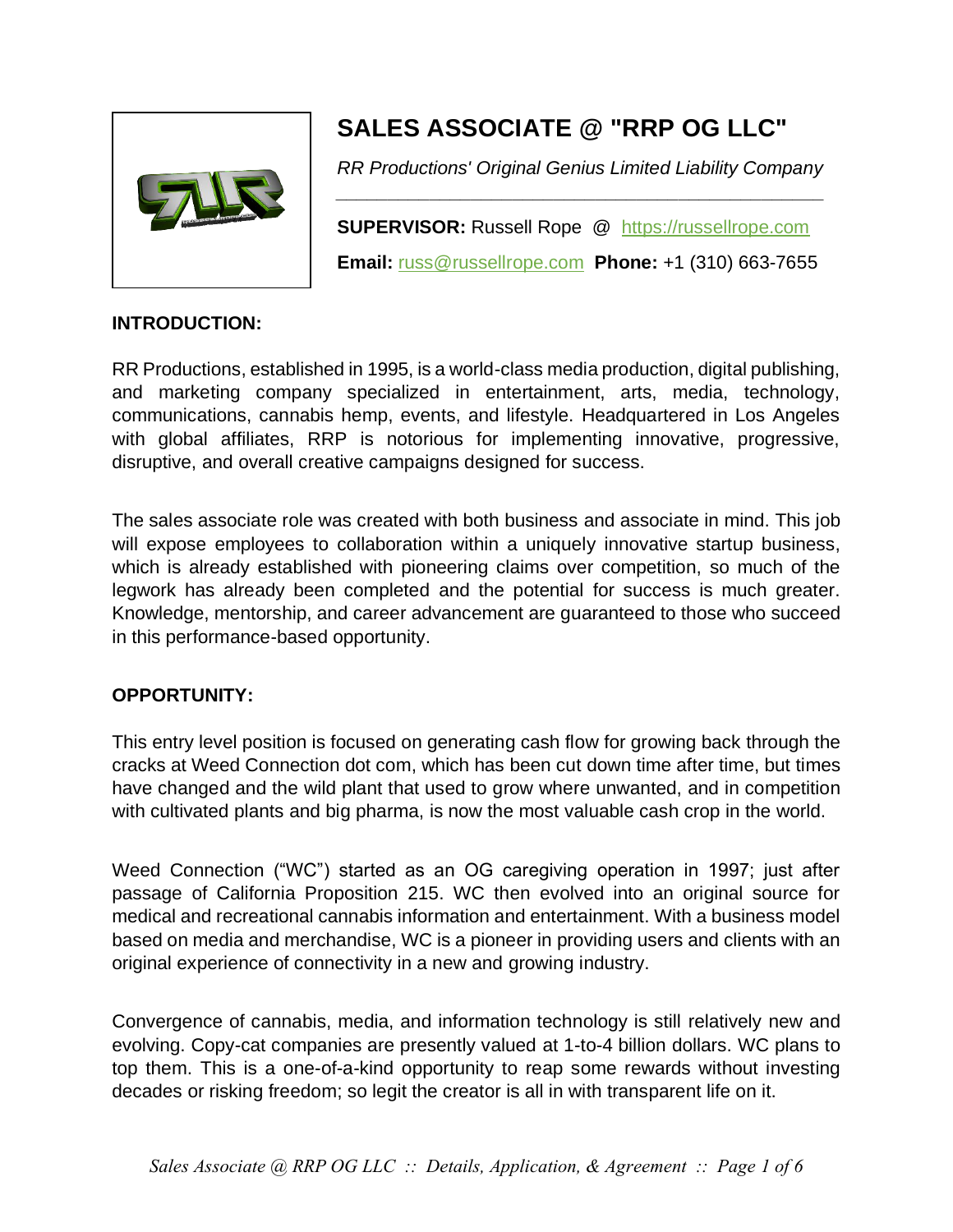### **RESPONSIBILITIES:**

#### **@ Weed Connection**

- ◆ Research RR Company & The Competition o Additional Goal Oriented
- Advertising & Media Sales
	- o Lots of Cold Calling & Note Taking
- ◆ Original & Exclusive Content Creation TBD
- ◆ Social Media / Public Relations
- ◆ Fundraising
- ◆ Promotion
- ◆ Recruiting



### **COMPENSATION:**

- ◆ Commission Based Pay Only Starting @ 15%
- Work From Remote @ Your Own Pace
- ◆ Perks Such as Media Access to Cannabis Relevant Events
- ◆ Potential to Earn Equity & Residuals
	- o 10% Equity Reserved for Employees

### **INTERNSHIP OPTION:**

- Earn College Credit Instead of, or in Addition to Commission **@ WC**
	- o Depending On University Policies
	- o New Internship Opportunities in Queue
		- **@ RR Productions** Separate Internship TBD
		- **@ Rise Dot Com** Separate Internship Pending Lawsuit

### **REQUIREMENTS:**

- Must Be of Age in Recreational State (or Medical Recommendation)
- ◆ Must Have or Start Personal Blog
- ◆ Must Be for The Predominant Causes:
	- o Federal-to-Worldwide Cannabis Legalization
	- o Free The OG; Terminate Obstruction of Justice @<https://russellrope.com/real-legaltrillog-revolution>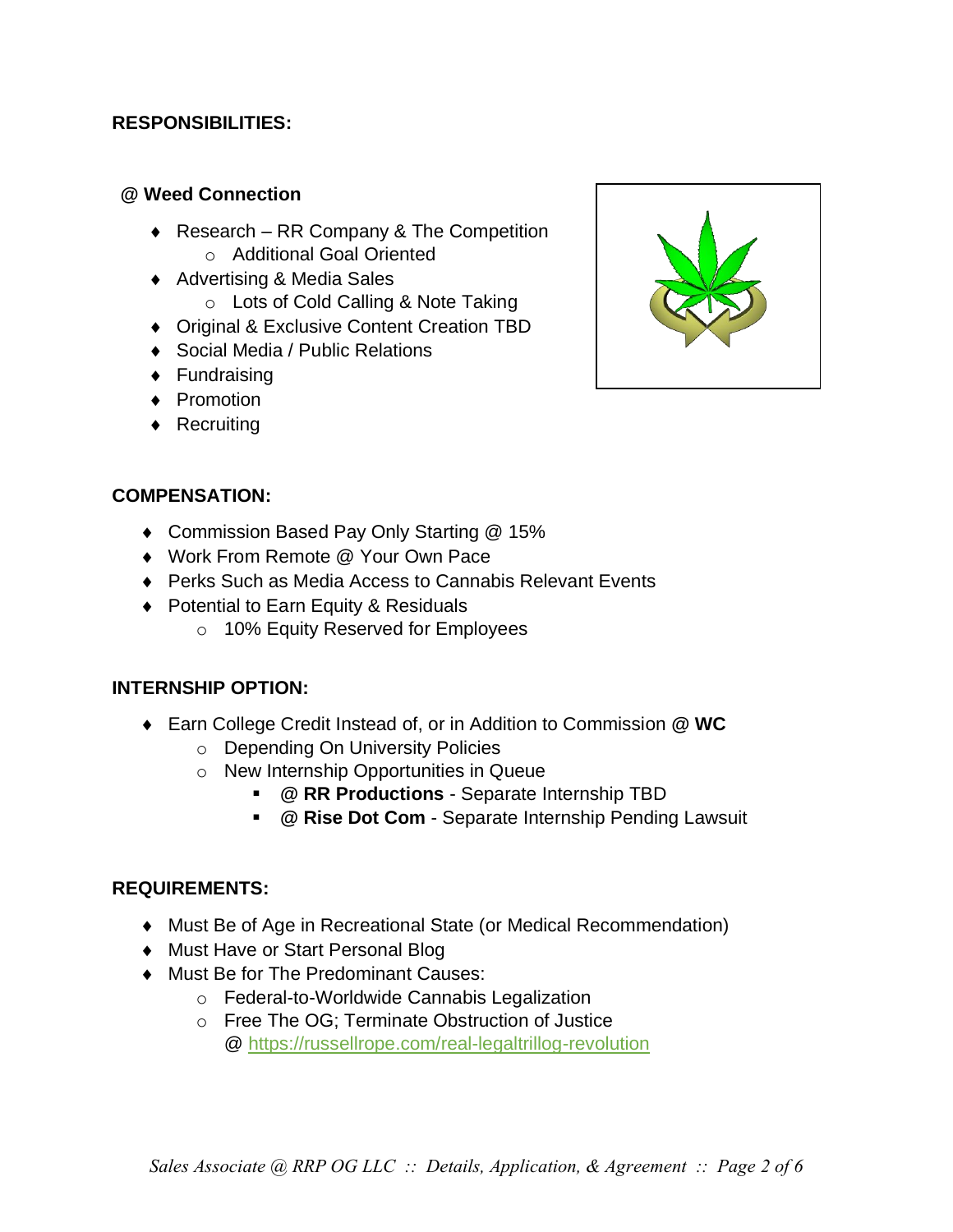### **NEW EMPLOYEE / APPLICATION PROCESS:**

- Complete & Submit Attached Employee Information Page
- Attach Copy of Resume; Cover Letter &/or Additional Notes Optional
- Attach Picture of Legible Both Government & University Issued IDs
- ◆ Sign & Submit Attached NDNC Agreement
- ◆ Complete Preliminary Tasks
- ◆ Position Not Official Until You Make First Sale or Generate Lead to Sale
	- \* Please Submit File(s) in .pdf Format
	- \*\* From Word Processor: Select Print to File or Save as .pdf

# **TASKS FOR NEW EMPLOYEES**

### **FIRST & FOREMOST:**

- ◆ Preliminary Research
	- o Research Company
		- [https://weedconnection.com](https://weedconnection.com/)
		- [https://og.weedconnection.com](https://og.weedconnection.com/)
		- <https://russellrope.com/business>
		- <https://russellrope.com/original-genius-og>
		- <https://russellrope.com/real-legaltrillog-revolution>
	- o Research Competition
		- Identify Top 10 Nation-to-International Competitors
		- Identify Top 5 Local to Your Region Competitors
		- **E** Take Note of Their Services, Rates, & Reach
	- o Write Comparative Analysis & Sales Script
		- What are the differences between all the companies, strengths, weaknesses, your suggestions for improvement?
		- Write a cold-calling script. Submit to supervisor for approval.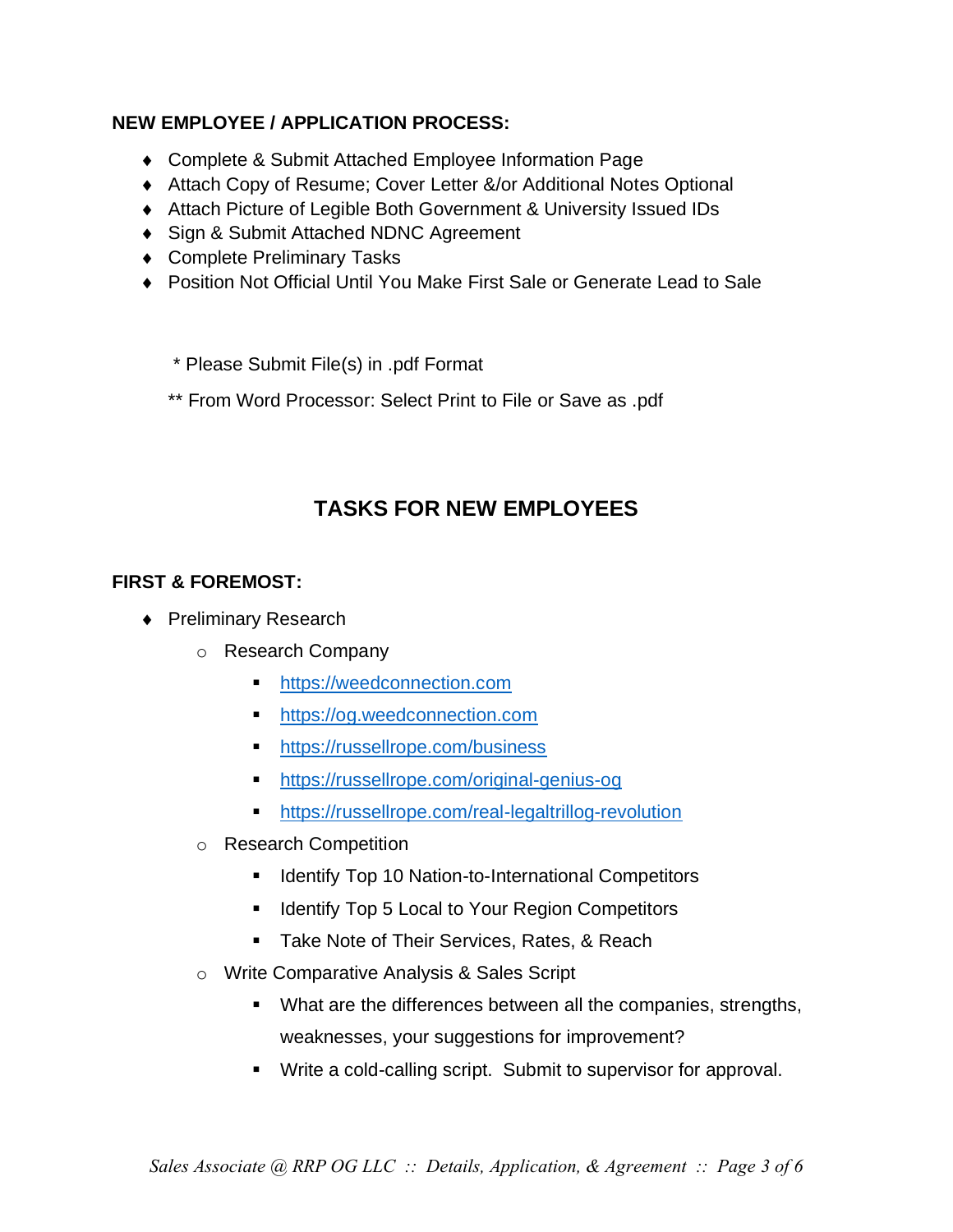- ◆ Connect @WeedConnection
	- o WC & RRP Email Newsletters @ <https://russellrope.com/lists/?p=subscribe&id=1>
	- o WC YouTube @ [https://www.youtube.com/channel/UCiOovHEgGA5Vf1lSW1Ltwsg?sub\\_co](https://www.youtube.com/channel/UCiOovHEgGA5Vf1lSW1Ltwsg?sub_confirmation=1) [nfirmation=1](https://www.youtube.com/channel/UCiOovHEgGA5Vf1lSW1Ltwsg?sub_confirmation=1)
	- o Twitter @<https://twitter.com/weedconnect>
	- o Instagram @<https://instagram.com/weedconnectiondotcom>
- Connect @RussellRope / RRP
	- $\circ$  YouTube  $\omega$ [https://youtube.com/channel/UCc0euGmGZtDr65Ef7sEkmXg?sub\\_confir](https://youtube.com/channel/UCc0euGmGZtDr65Ef7sEkmXg?sub_confirmation=1) [mation=1](https://youtube.com/channel/UCc0euGmGZtDr65Ef7sEkmXg?sub_confirmation=1)
	- o LinkedIn @<https://linkedin.com/in/russellrope>
	- o Facebook @<https://facebook.com/russellrope>
	- o Twitter @<https://twitter.com/russellrope>
	- o Instagram @<https://instagram.com/russellrope>

### **MEASURES OF SUCCESS:**

- ◆ Completion of Assignments
	- o This Document is Your Contract, Job Training, & First Assignment
- ◆ Adherence to Terms
- ◆ Performance Based Metrics
	- o Monetary
	- o Statistics
	- o Quality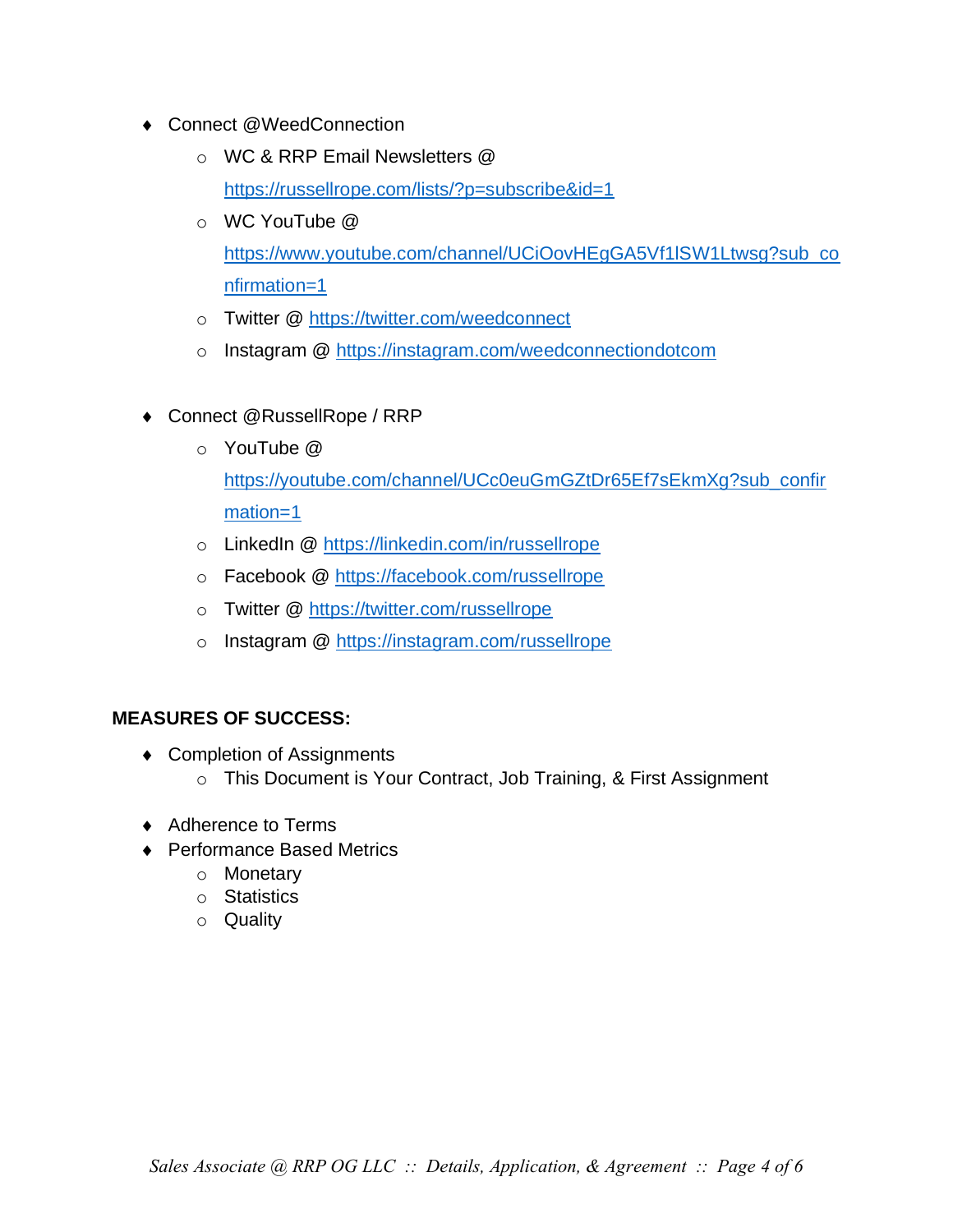# **EMPLOYEE INFORMATION**

### **CONTACT:**

- Full Legal Name:
- ◆ Phone:
- ◆ Email:
- ◆ Current Address:
- City & State of Origin:

### **MEDIA:**

- Website:
- ◆ Facebook:
- Instagram:
- ◆ Twitter:
- ◆ Other:

## **EDUCATION:**

- ◆ High School:
- ◆ University:
- ◆ Major:
- GPA:
- ◆ Graduation Date:

### **GOALS & XP:**

- ◆ Career Goals:
- What You Hope to Gain from this Experience:
- Sales & Cannabis Industry Experience:
- ◆ Additional Notes: